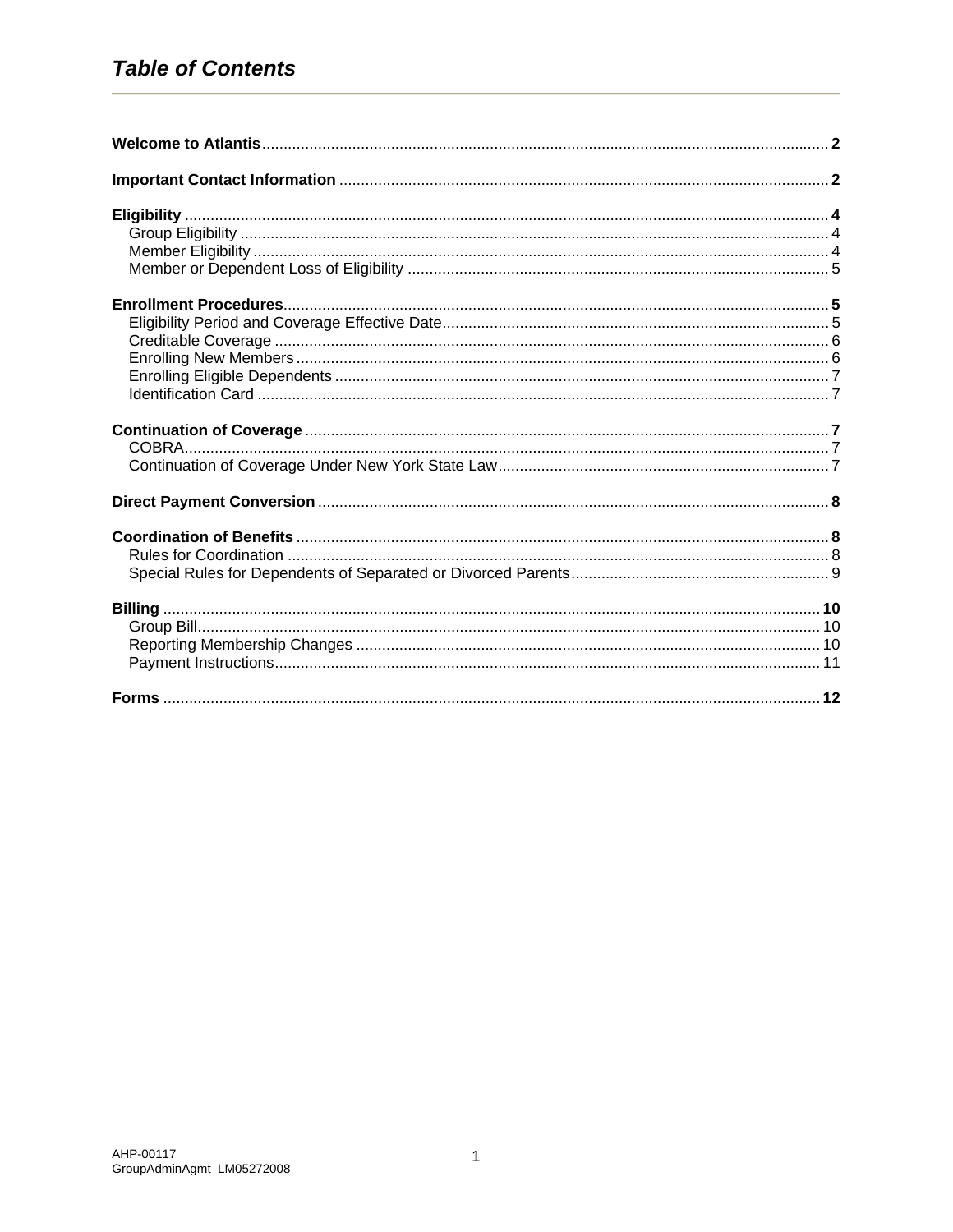Dear Administrator:

Welcome to Atlantis Health Plan. We have put together this easy to use guide to assist you in your dayto-day operations as Administrator. Please note that in the event of any inconsistent or contrary language between this handbook and the Group Subscriber Contract, including but not limited to appendices, amendments and exhibits, the provisions of the Group Subscriber Contract shall prevail.

As healthcare costs continue to rise we have a stronger incentive to work together to ensure the efficient administration of your employee's coverage. To that end, Atlantis has developed this Administrator Handbook. This handbook contains all of the important information to help you and your employees navigate through their plan benefits. Please note that we will send you periodic updates to this handbook as Atlantis procedures and government regulations change.

By following the policies and procedures outlined here and encouraging your covered employees to do the same, you'll take an active role in ensuring your employees get the most out of their Atlantis Health Plan benefits.

Please keep this handbook in a convenient place as it will be your first resource for any questions you may have. If there is a topic that is not addressed, please call the Atlantis Broker and Account Services Department and we'll be happy to help you.

Sincerely,

Atlantis Health Plan

# *Important Contact Information*

We encourage you to call us to get quick resolution of any questions or issues that arise. To expedite inquiry resolution please make sure you have your group number, the member's identification number, and pertinent documents available when you call.

| <b>Broker and Account Services</b><br>For questions regarding your account.                                                                                                           | 212-747-8279 |
|---------------------------------------------------------------------------------------------------------------------------------------------------------------------------------------|--------------|
| <b>Broker/Sales Agent</b><br>Insert your broker/sales agent telephone number in the space provided.                                                                                   |              |
| <b>Member Services/Billing and Enrollment</b><br>For questions regarding eligibility, claims, benefits, and billing.                                                                  | 866-747-8422 |
| <b>Utilization Management/Health Services</b><br>For questions regarding Pre-authorization.                                                                                           | 800-270-9072 |
| <b>Prescription Drug Services</b><br>For information regarding prescription drug benefits and Participating Pharmacies.                                                               | 888-341-8570 |
| <b>Behavioral Health Services</b><br>For information regarding behavioral health and substance abuse benefits.                                                                        | 866-477-9740 |
| <b>Hearing and Speech Impaired</b><br>Please dial 711 for TRS (TelecommunicationRelay Service) and STS<br>(Speech-to-Speech) services. A representative will connect you to Atlantis. | 711          |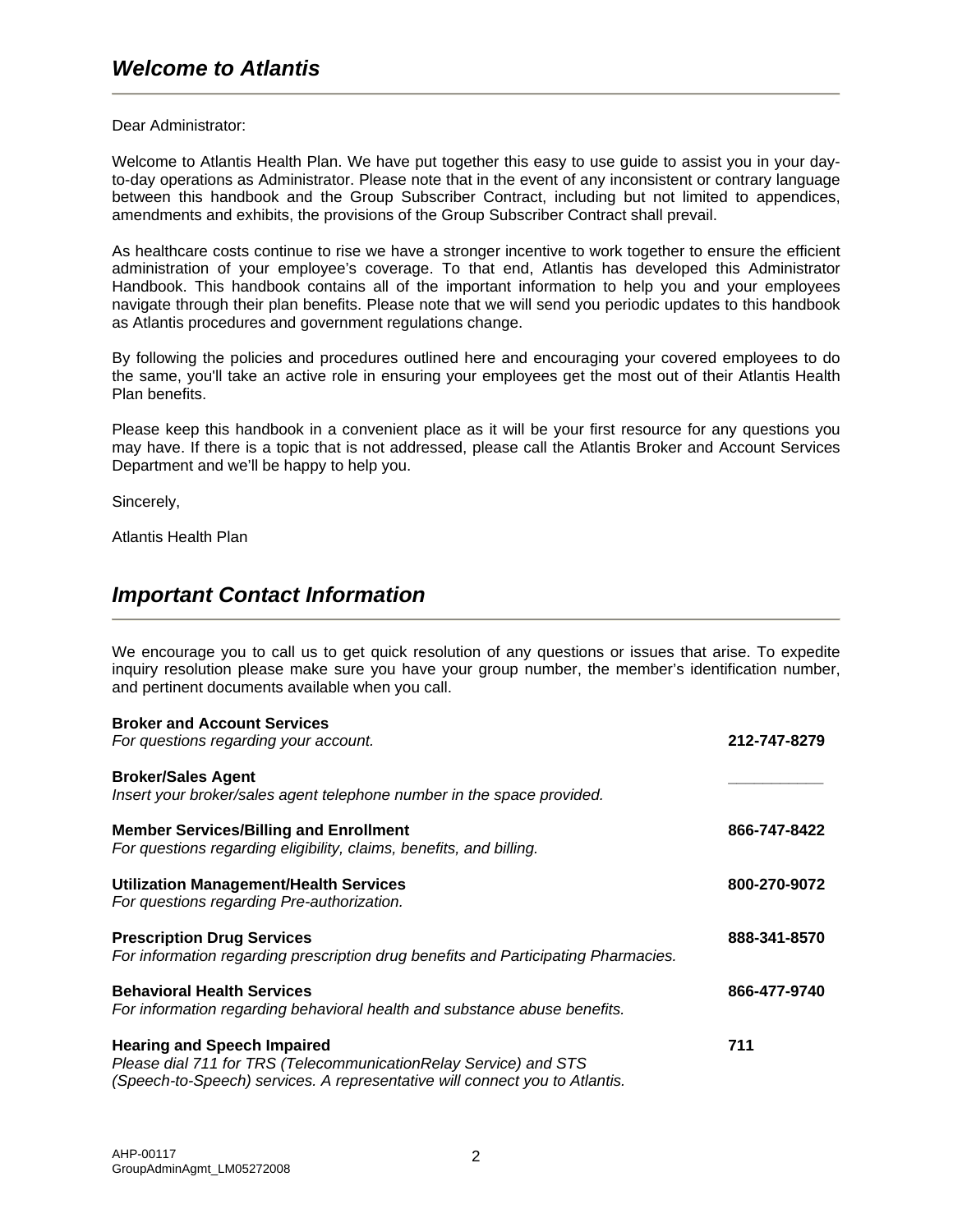#### **Non-English Speaking Members**

*For your employees who do not speak English or prefer to communicate in a language other than English, our Member Service staff can assist them in understanding their coverage and/or with any other questions/concerns they may have. Multi-lingual staff and translation services are available.* 

#### **To contact Atlantis through U.S. Mail, Fax, or Email:**

If you prefer to contact us in writing, please follow the suggestions below to help ensure a prompt and accurate response.

- Requests for changes that affect your group (e.g., changes in eligibility, member status, company address) must be submitted in writing.
- Use your company letterhead for any inquiries or correspondence.
- Please include your group number and if applicable the member's name and Atlantis Member ID. Also include a telephone number where we may reach you and the best time to call.
- Keep a copy of all forms and other correspondence submitted to or received from Atlantis for your records.

#### **Important Addresses:**

#### **General Correspondence**

Atlantis Health Plan 39 Broadway, Suite 1240 New York, NY 10006

#### **Utilization Management/Health Services**

Atlantis Health Plan Attn: Utilization Management 39 Broadway, Suite 1240 New York, NY 10006

#### **Behavioral Health Services**

Atlantis Health Plan Attn: Behavioral Health Services 39 Broadway, Suite 1240 New York, NY 10006

#### **Prescription Drug Services**

**CatalystRx** 800 King Farm Boulevard Rockville, MD 20850

#### **Billing and Enrollment/Underwriting**

Atlantis Health Plan 90 Matawan Road, Suite 204 Matawan, NJ 07747 Fax: 732-393-7200

#### **Lockbox Premium Payments**

Atlantis Health Plan P.O. Box 9431 Uniondale, NY 11555-9431

#### **Claims Submission**

Atlantis Health Plan Attn: Claims Department P.O. Box 4656 Houston, TX 77210-4656

#### **Atlantis General Fax (New York)**  212-747-0843

#### **Email**

Please click on "Contact Us" on our website: www.atlantishp.com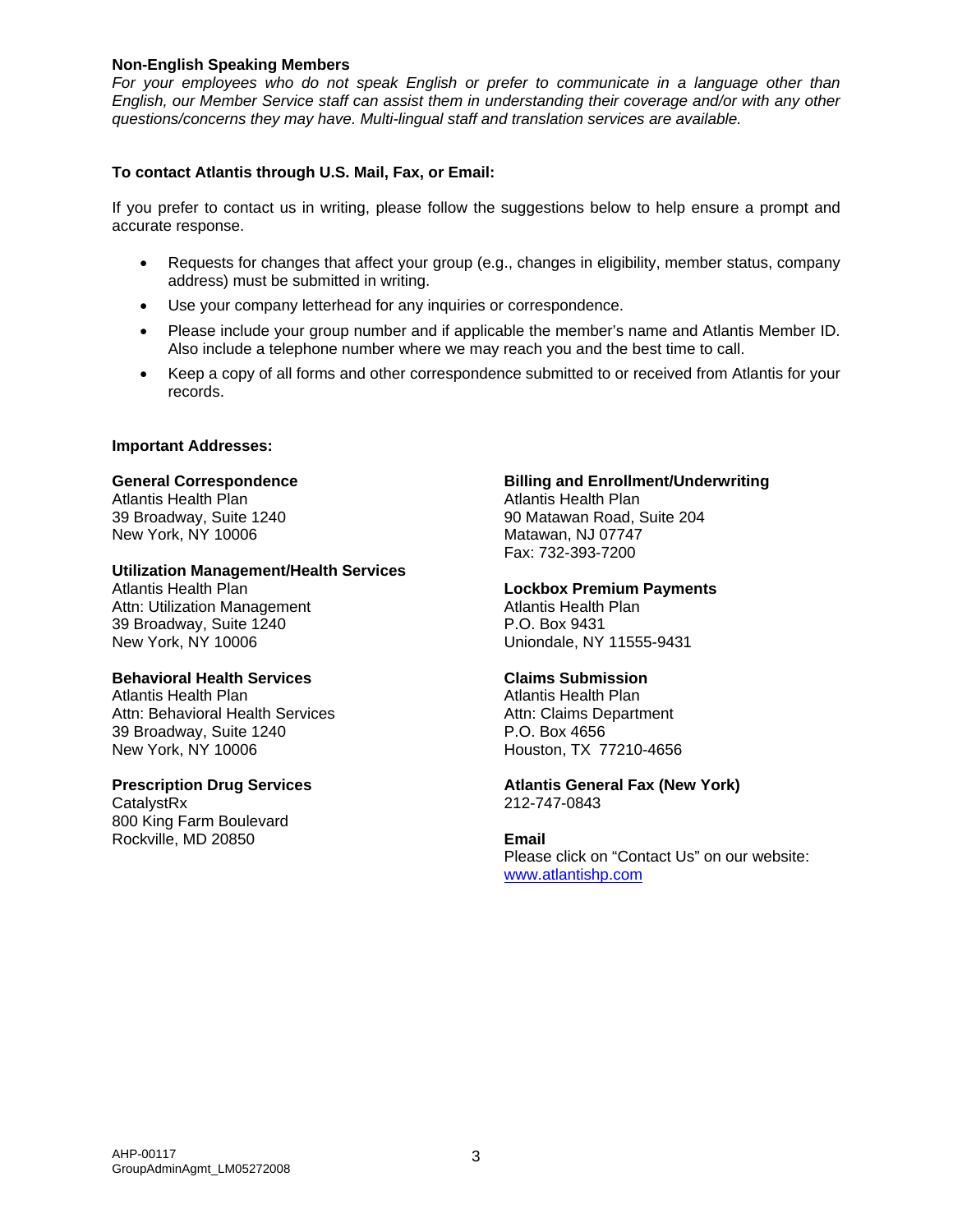### **GROUP ELIGIBILITY**

The following are the enrollment guidelines and requirements for your group's eligibility for coverage with Atlantis Health Plan:

- Your group must have at least one (1) full-time employee enrolled with Atlantis Health Plan. This employee must work twenty (20) or more hours per week.
- Your group must be located within Atlantis' service area. If your group relocates outside the service area, contact your Atlantis Representative.
- Your group's premiums must be paid when due.
- Your group must continue to meet Atlantis' minimum enrollment participation requirements as they relate to your group.

If your group's status changes and you fail to continue to meet the above specifications, you will have sixty (60) days to meet the minimum requirements. Please contact your Atlantis Representative if you have any questions concerning our enrollment guidelines.

#### **MEMBER ELIGIBILITY**

#### **Group Subscribers**

- Group subscribers must be full-time or permanent part-time employees who work twenty (20) or more hours per week. Employees working less than twenty (20) hours per week are not eligible for coverage.
- Your group subscribers must have an employer/employee relationship and you must be able to document this relationship.

#### **Dependents**

**Spouse**: For a spouse to be treated as a "covered dependent", they must be the spouse of an eligible subscriber under the Group Contract. The spouse may be excluded from your Group Contract if they are covered under another group policy. Atlantis will process this exclusion upon receiving your request accompanied by the appropriate forms and documentation. Documentation may be a letter from either the spouse's employer/insurance carrier or copy of their member ID card with their carrier.

**Children:** To be treated as a "covered dependent", the dependent must be an unmarried child who is claimed as a dependent on the subscriber's or spouse's tax return and is any of the following:

- 1. An employee's or spouse's natural child.
- 2. A step-child who is dependent upon the subscriber or spouse for support.
- 3. A child who is legally adopted or pending adoption.
- 4. A dependent child for whom the subscriber or their spouse has a legal obligation to cover the healthcare expenses of under a divorce decree or court order.
- 5. Nineteen years of age or older, but incapable of self-support due to a mental illness, developmental disability, mental retardation, or physical handicap (and this incapacity occurred before they reached the age at which coverage would otherwise terminate under the Group Contract). Please note that a physician must certify the child's disability. Proof of disability must be submitted to Atlantis within 31 days of the date the dependent reaches the age limitation.
- 6. Enrolled as a full-time student attending an accredited educational institution. When not away at school the student must have the same principle address as his or her parents. Documentation of student status is required. Coverage for full-time students generally ends on the last day of the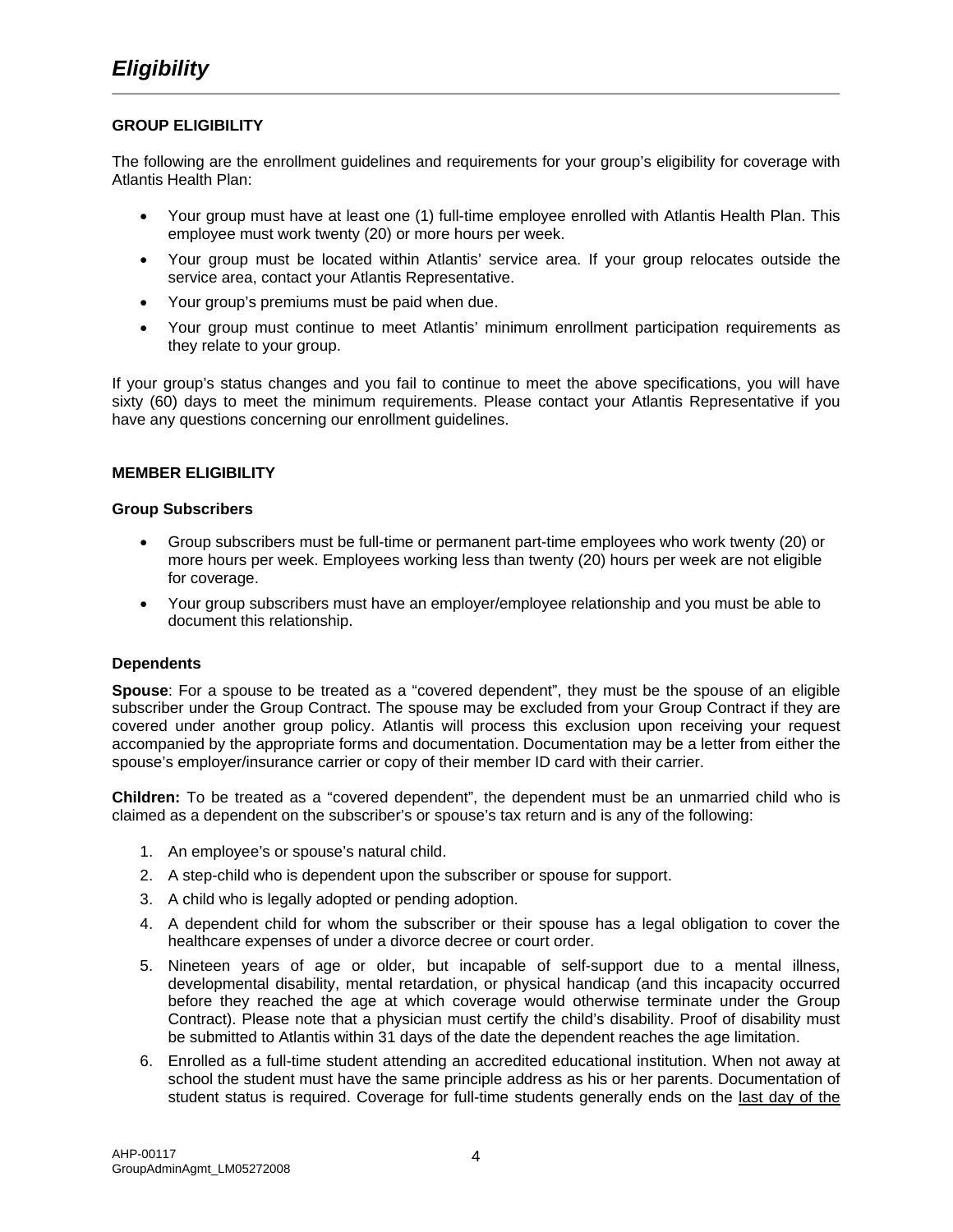month in which they reach 23 or 25 years of age subject to the terms of your group's student rider.

7. A covered full-time student who requires a medical leave of absence from school due to illness. For coverage to continue, a licensed physician must certify in writing that the dependent's medical leave of absence is medically necessary.

Dependent eligibility ends on the last day of the month in which the child no longer meets these conditions.

#### **MEMBER OR DEPENDENT LOSS OF ELIGIBILITY**

Atlantis must be notified of any change in family status.If the subscriber marries or would like to add a child, they must change to family coverage status in order to cover their spouse or child. They must notify Atlantis of their choice of family coverage within thirty-one (31) days of the marriage, or the birth or adoption of their child. Failure to notify may affect coverage.

If a member leaves your group or becomes ineligible, or the member's dependent(s) lose(s) eligibility, notify us immediately by submitting an *Account Adjustment Form*. Please include in the form the individual's current address and the date eligibility ended.

## *Enrollment Procedures*

## **ELIGIBILITY PERIOD AND COVERAGE EFFECTIVE DATE**

Coverage for new subscribers and their eligible dependents begins after a predetermined eligibility period. This eligibility period is the period of employment (if any) that the group has stipulated should elapse before the member becomes eligible for coverage. For example, you may request that new members work at your company three months before receiving healthcare coverage under your group's policy. Please note a new member's effective date will always be the  $1<sup>st</sup>$  of the month following the eligibility period.

Your member's coverage effective date is the first day a new member may be covered under your group's policy. Depending upon your group's arrangement, a member's coverage effective date may be the 1st of the month after the day the member joined your group or the 1<sup>st</sup> of the month after the day the stipulated eligibility period ends.

- If your group stipulates that member coverage will be effective on date-of-hire, Atlantis must receive the member's completed *Employee Enrollment Form* within one month of the hire date.
- If your group does not stipulate date-of-hire as the effective date, Atlantis must receive the completed *Employee Enrollment Form* within the eligibility period in order for coverage to be effective.

Please note that it is the employer's responsibility to enforce the eligibility period for their new members.

#### **Enrollment Date and Effective Date**

A member's enrollment date is the first day of coverage of a member under this Contract or, if earlier, the first day of the longest waiting period that must pass before the individual is eligible to be covered for benefits.

A member's effective date is the first day of coverage of a member under this Contract, as shown on the identification card.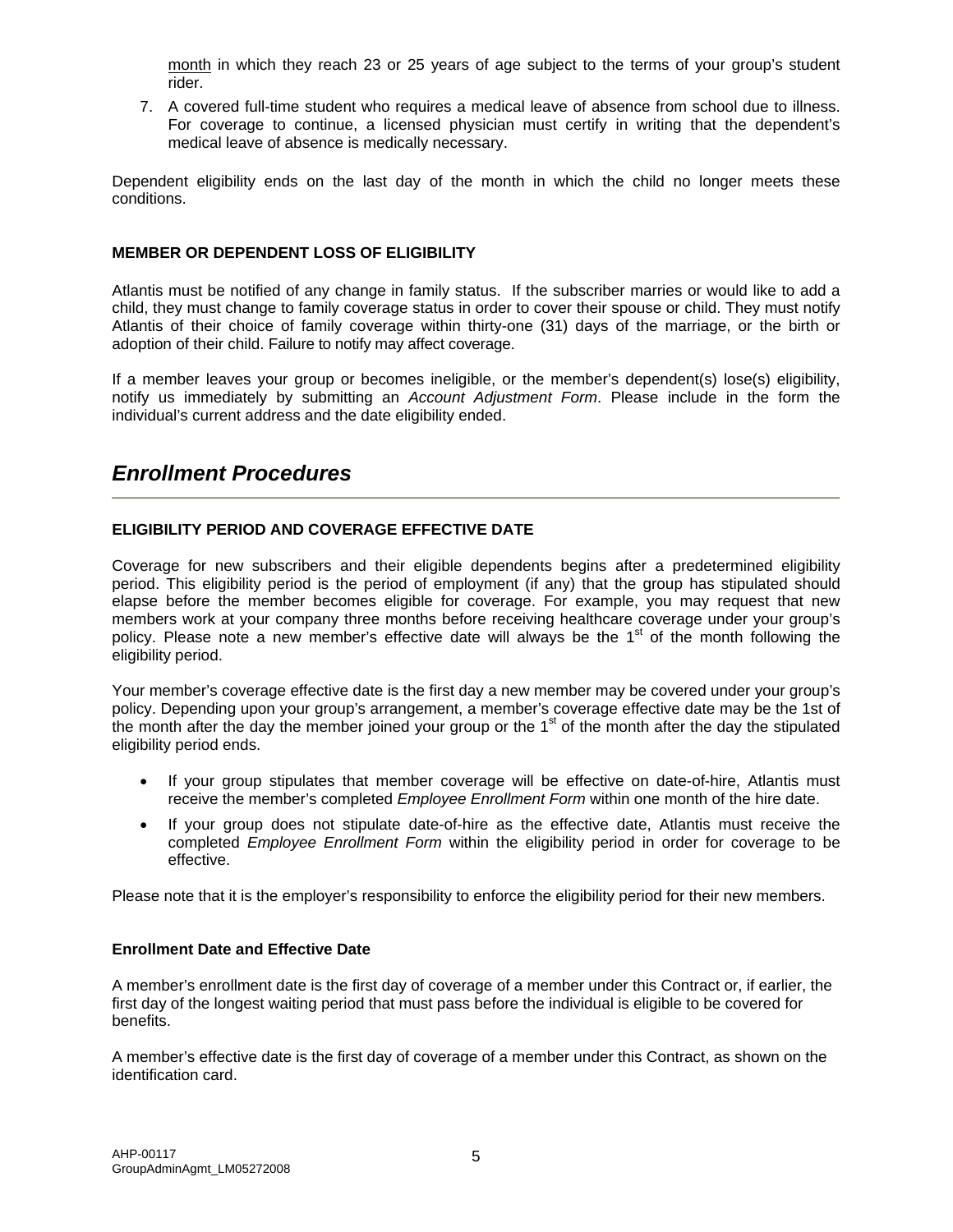#### **CREDITABLE COVERAGE**

For new members who have not submitted Creditable Coverage there is an 11-month waiting period before members can receive coverage for any pre-existing conditions. (The Pre-existing Condition Limitation does not apply to members of Large Groups – 50 or more eligible employees).

Definition of Pre-existing Condition – A condition (mental or physical) which was present and for which medical advice, diagnosis, care or treatment was recommended or received within the 6-month period immediately preceding the Enrollment Date. Genetic information will not be used to establish a Preexisting Condition in the absence of a diagnosis of the condition related to such information.

Definition of Creditable Coverage – Prior coverage of a member under any of the following:

- 1. A group health plan, including church and government plans;
- 2. Health insurance coverage;
- 3. Part A or Part B of Title XVIII of the Social Security Act (Medicare);
- 4. Medicaid, other than coverage consisting solely of benefits under section 1928;
- 5. The health plan for active military personnel, including TRICARE;
- 6. The Indian Health Service or other tribal organization program;
- 7. A state health benefits risk pool;
- 8. The Federal Employees Health Benefits Program;
- 9. A public health plan as defined in federal regulations;
- 10. A health benefit plan under section 5(e) of the Peace Corps Act;
- 11. Any other plan which provides comprehensive hospital, medical, and surgical services.

Under this provision Atlantis will not pay for any pre-existing condition or any complications of a preexisting condition until the member or eligible dependent has been continuously covered under the group contract for at least 11 consecutive months.

Any member whose prior coverage lapsed for more than a period of sixty-three (63) consecutive days will be subject to the full extent of the Pre-existing Condition Limitation.

If the new member had continuous coverage and was covered by another insurance company within sixty-three (63) days prior to the effective date of their coverage with your group, they will be eligible for credit for the time enrolled with the other carrier. To determine their eligibility, evidence of their coverage from the other carrier is required. This is known as a "HIPAA Certification" which provides proof of coverage from the prior carrier. It also contains the covered person's name, contract type, level of benefits, period covered, and names of covered dependents.

We recommend that the evidence of prior coverage be submitted with the members *Employee Enrollment Form* to immediately establish portability and avoid possible claim rejections.

Remember, portability will only be established if the time lapse between the cancellation date of the former coverage and the effective date of the new coverage is no greater than sixty-three (63) days. Evidence of prior coverage must be submitted to Atlantis Health Plan.

#### **ENROLLING NEW MEMBERS**

Your group members enroll by submitting an *Employee Enrollment Form*. If Atlantis does not receive a completed *Employee Enrollment Form* from your group member by the end of the eligibility period the group member may not become effective until the group anniversary date. To help avoid potential problems, please make sure that:

- You immediately send us the new member's completed *Employee Enrollment Form*.
- The form is completed, signed by both the Group Administrator and the member.
- All eligible new members sign up prior to their effective date.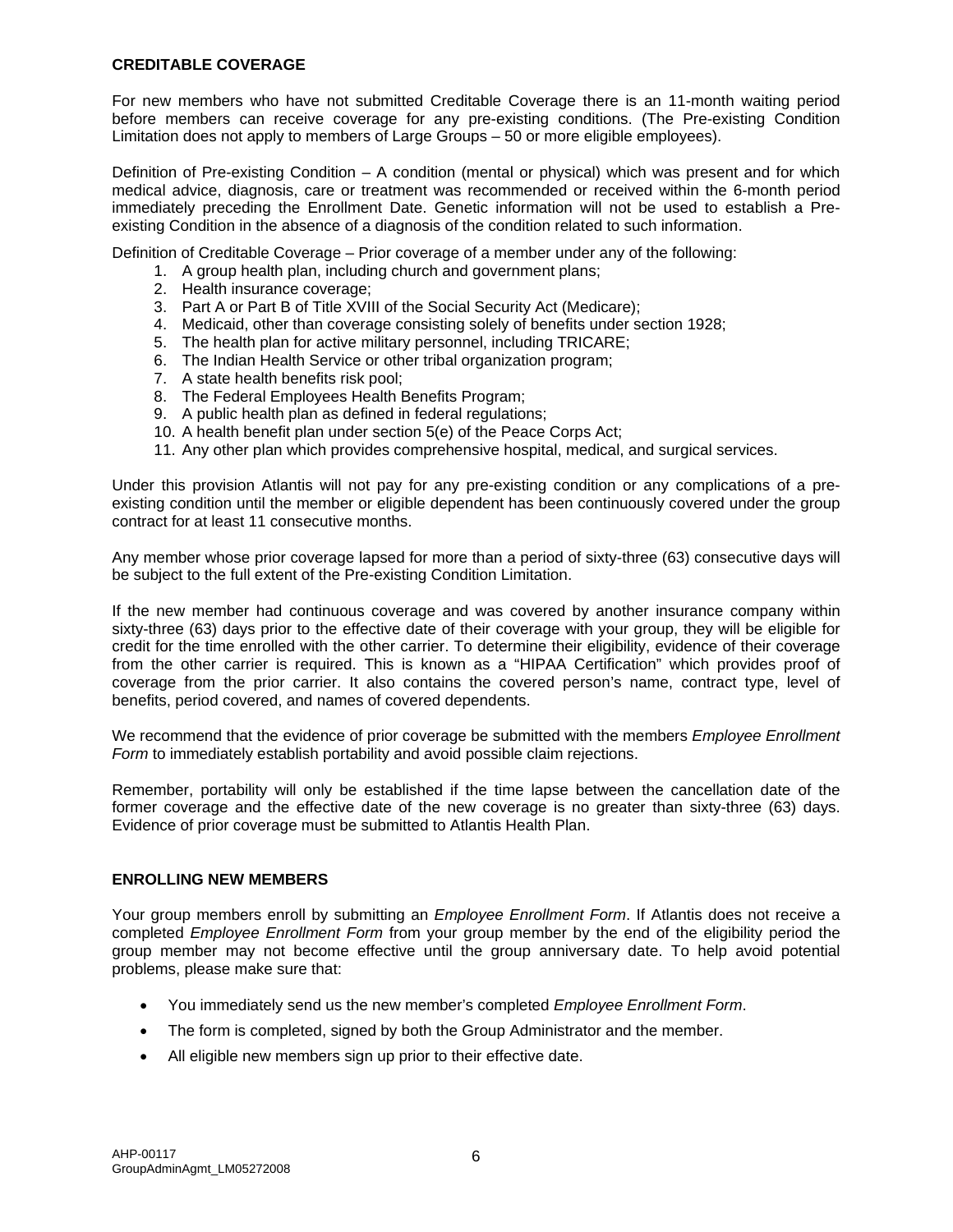#### **ENROLLING ELIGIBLE DEPENDENTS**

The *Employee Enrollment Form* your member submits at enrollment should list all eligible dependents. When enrolling dependents, members should enroll the appropriate coverage type (e.g., Family Coverage).

Subsequent to their initial enrollment, your group member can enroll dependents in the event that a qualifying event occurs such as marriage, birth, or adoption. To enroll eligible dependents in these instances, submit a completed *Employee Enrollment Form* within thirty-one (31) days of the qualifying event. Failure to meet this timeframe may affect their coverage.

#### **IDENTIFICATION CARD**

After we receive the *Employee Enrollment Form* we will send the member their identification card. Covered individuals must present this card when visiting any participating physician, specialist, hospital or pharmacy.

# *Continuation of Coverage*

#### **COBRA**

Under Federal Law, the Consolidated Omnibus Budget Reconciliation Act of 1985 (COBRA), continuation of current group benefits may be available after loss of eligibility for coverage. This law applies to groups with more than twenty (20) eligible employees.

Members, their spouses and their dependent children may be eligible for continuation. In order to qualify for continuation of coverage, the member must no longer be eligible for healthcare benefits because of any of the following qualifying events:

- **(a)** Termination of employment.
- **(b)** A decrease in benefits due to a reduction in hours of employment.
- **(c)** Loss of coverage because of a divorce, legal separation, or the death of the Group Member.
- **(d)** Loss of eligibility for coverage as a dependent of a Group Member.

**(e)** Loss of coverage of the spouse and dependents when a covered employee or a covered retiree becomes entitled to Medicare.

**(f)** Loss of eligibility for coverage as a covered retiree or covered spouse, dependent, or widow of a retiree whose employer filed for bankruptcy on or after July 1, 1986.

Providing COBRA coverage is the Employer's responsibility. Additionally, providing notice of an employee's right to Consolidated Omnibus Budget Reconciliation Act of 1985 (COBRA) and New York Continuation of Coverage is the employer's responsibility.

If members are not eligible for or have not elected Continuation of Coverage, remind them that they may contact Atlantis directly to apply for Direct Payment coverage.

#### **CONTINUATION OF COVERAGE UNDER NEW YORK STATE LAW**

There are cases where the member may lose eligibility for coverage under the Certificate of Coverage but not be eligible for continuation of coverage under Federal Law. If the loss of eligibility is due to termination of employment or loss of membership in the class or classes eligible for coverage, they may be entitled to continued coverage under New York State law. Continued coverage is available without evidence of insurability. If continuation is available to the Group Member under Federal Law, then the New York State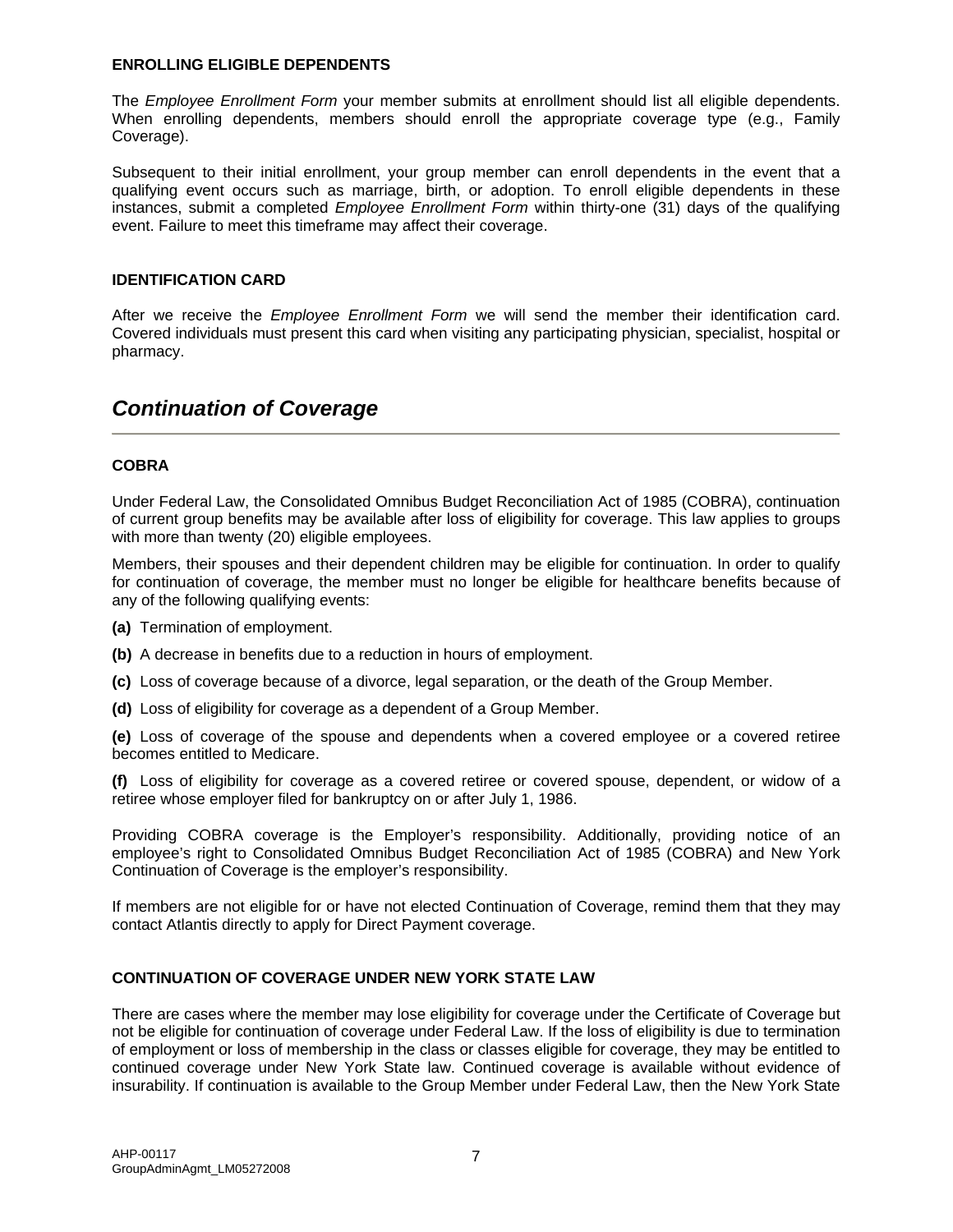continuation law does not apply. The New York State law does not apply if they become eligible for coverage under Medicare or another group health policy.

**Please refer to the Group Subscriber Contract, Section XIX Right to Continuation of Coverage, for more detailed information on continuation of coverage rules and timeframes.** 

## *Direct Payment Conversion*

A member may have the option to convert to individual coverage with the Plan, on a direct payment basis, when group eligibility ends for any of the following reasons:

**(a)** The Group Contract was terminated and not replaced with similar and continuous coverage for the same Group whether insured or self-insured by the remitting agent.

**(b)** The member ceased to meet the eligibility requirements under the Contract.

**(c)** A covered dependent ceased to meet the eligibility requirements due to age or the death or divorce of the subscriber.

**(d)** A spouse is no longer covered under the Contract because of divorce from the subscriber or annulment of the marriage.

**(e)** The subscriber's coverage under the Contract ends due to termination of employment, a reduction in work hours, or membership in the class or classes eligible for coverage under the Contract.

The member may convert to individual membership within forty-five (45) days after the termination of the Contract. The member may exercise this right by completing an application for conversion without furnishing evidence of insurability and making the first payment. The Effective Date for the conversion contract shall be the day following the termination of insurance under the Group Contract or if there is a continuation of coverage on the day following the end of the period of continuation.

# *Coordination of Benefits*

There may be instances where a member may be covered by two or more group health benefit plans. These programs may provide similar benefits. Should the member receive services covered by more than one plan, Atlantis will coordinate benefit payments with the other plan. In this case, one plan pays its full benefit as a primary benefit and the other plan pays secondary benefits. This prevents duplicate payments and overpayments. In no event shall payments exceed 100% of a charge.

Certain laws and regulations have been established to determine which plan is primary. Atlantis follows these authorities. The rules apply whether or not the member makes a claim under both plans. If Atlantis pays the member more than they should have been paid under this provision, it has the right to recover the overpayment. Atlantis may recover the overpayment from the member or any other person, insurance company, or other organization which gained from the overpayment. The member must help Atlantis in recovering any overpayment. This help may mean filing claim forms with another company.

#### **RULES OF COORDINATION**

The rules for determining primary and secondary benefits are as follows: **(a)** The plan covering the member as an employee is primary before a plan covering the member as a dependent.

**(b)** The plan of a parent whose birthday occurs first in the year is primary for dependent children covered under plans maintained by both parents. Birthday refers only to the month and day on which the parent is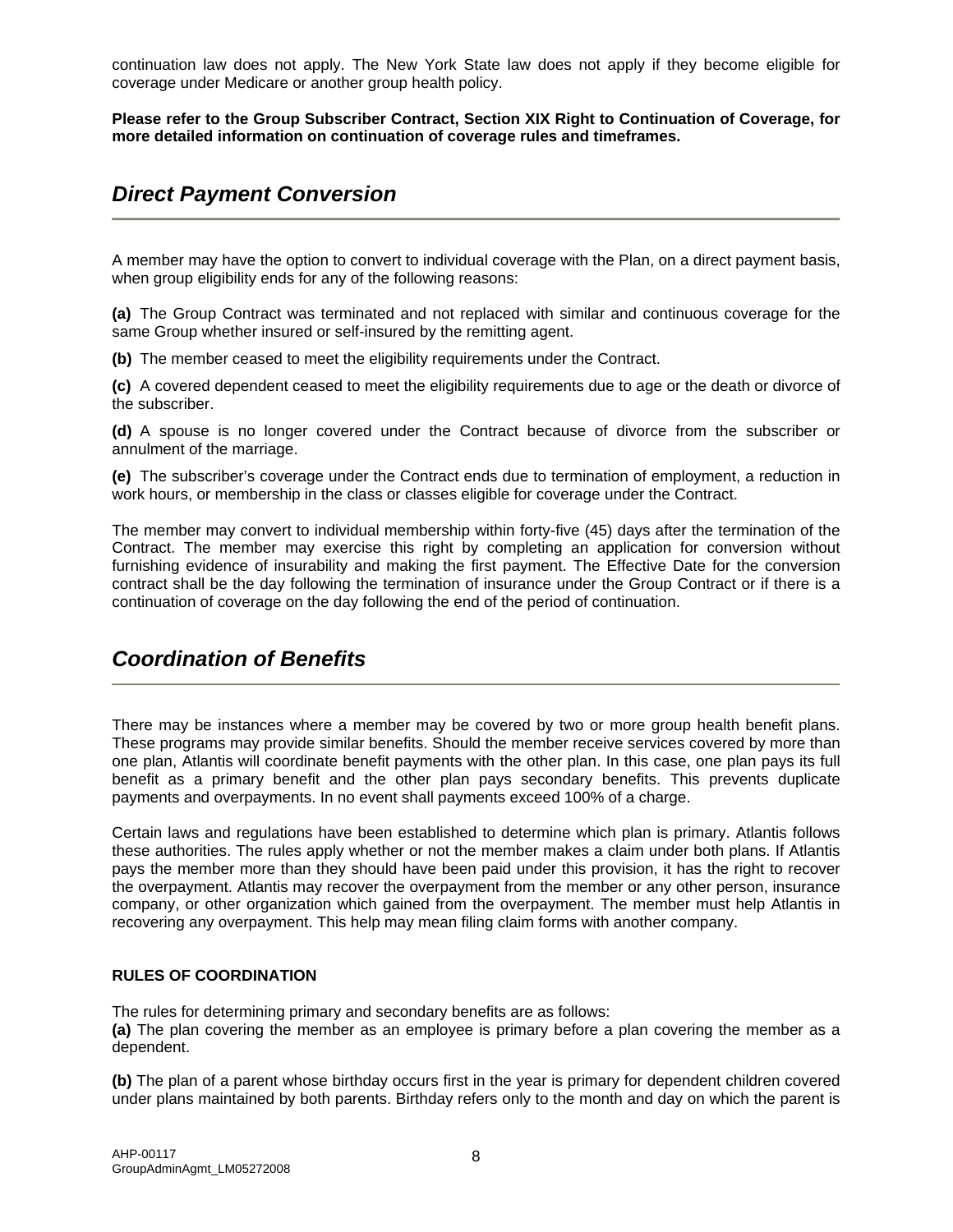born and not the year. If both parents have the same birthday, the plan covering the member for the longer time is primary. If the other plan does not have the rule discussed above but has a rule based upon the gender of the parent, that plan's rule determines order of benefits.

**(c)** If no other criteria apply, the plan covering the member the longest is primary. However, the plan covering the member as a laid-off or retired employee, or as a dependent of such a person, shall be secondary and the plan covering the member as an active employee or a dependent of an active employee shall be primary as long as the other plan has a coordination of benefits provision similar to this one.

**(d)** This Certificate of Coverage is not intended to duplicate any coverage for members who are eligible for Medicare. If the member becomes eligible for Medicare, Atlantis will be the primary payer, with Medicare as the secondary payer under the following circumstances:

**(1) Working Aged:** For members age sixty-five (65) or over who are covered under a Group Contract because of their current employment or their spouse's current employment by the Group, Medicare is the secondary payer if the group (or at least one employer participating in a multi-employer plan) has twenty (20) or more employees.

**(2) Disability:** Medicare is the secondary payer for members under age sixty-five (65) who have Medicare coverage due to a disability and who are covered under a Group Contract maintained by an employer with one-hundred (100) or more employees (or by a multi-employer group that includes at least one employer with one-hundred (100) or more employees) because of their current employment or the current employment of a family member.

**(3) End Stage Renal Disease (Permanent Kidney Failure)**: Medicare is the secondary payer during a thirty (30) month coordination period for members who have Medicare because of end stage renal disease. This provision applies regardless of the number of Group employees and regardless of the member's employment status, i.e., whether or not the individual is currently employed.

In all cases other than those specified above, Medicare will be the primary payer and Atlantis will be the secondary payer. When Medicare is the primary payer and Atlantis pays secondary, we cover the services specified in the member's Certificate of Coverage only to the extent that they are not covered under Medicare. The member must complete and submit to us any documentation reasonably necessary for us to receive or ensure reimbursement under Medicare for which they or their covered dependents are eligible.

If the member is eligible for but declines enrollment into Medicare Part B, Atlantis will provide benefits in accordance with the same rules as if they were enrolled in Medicare Part B. This means that if Medicare would have been the primary payer, Atlantis will reduce benefits by the amount Medicare would have been had they been enrolled in Medicare Part B.

#### **SPECIAL RULES FOR DEPENDENTS OF SEPARATED OR DIVORCED PARENTS**

**(a)** If there is a court decree that imposes financial responsibility for the healthcare expenses of the dependent child on one parent, that parent's plan is primary. That plan must have actual knowledge of the decree. Atlantis has the right to request a copy of the portion of the decree pertaining to the healthcare expenses of the dependent child.

**(b)** If there is no court decree, the plan covering the parent with custody of a dependent child is primary.

**(c)** If the parent with custody of a dependent child remarries, that parent's plan is primary. The stepparent's plan is secondary. The plan covering the parent without custody is tertiary.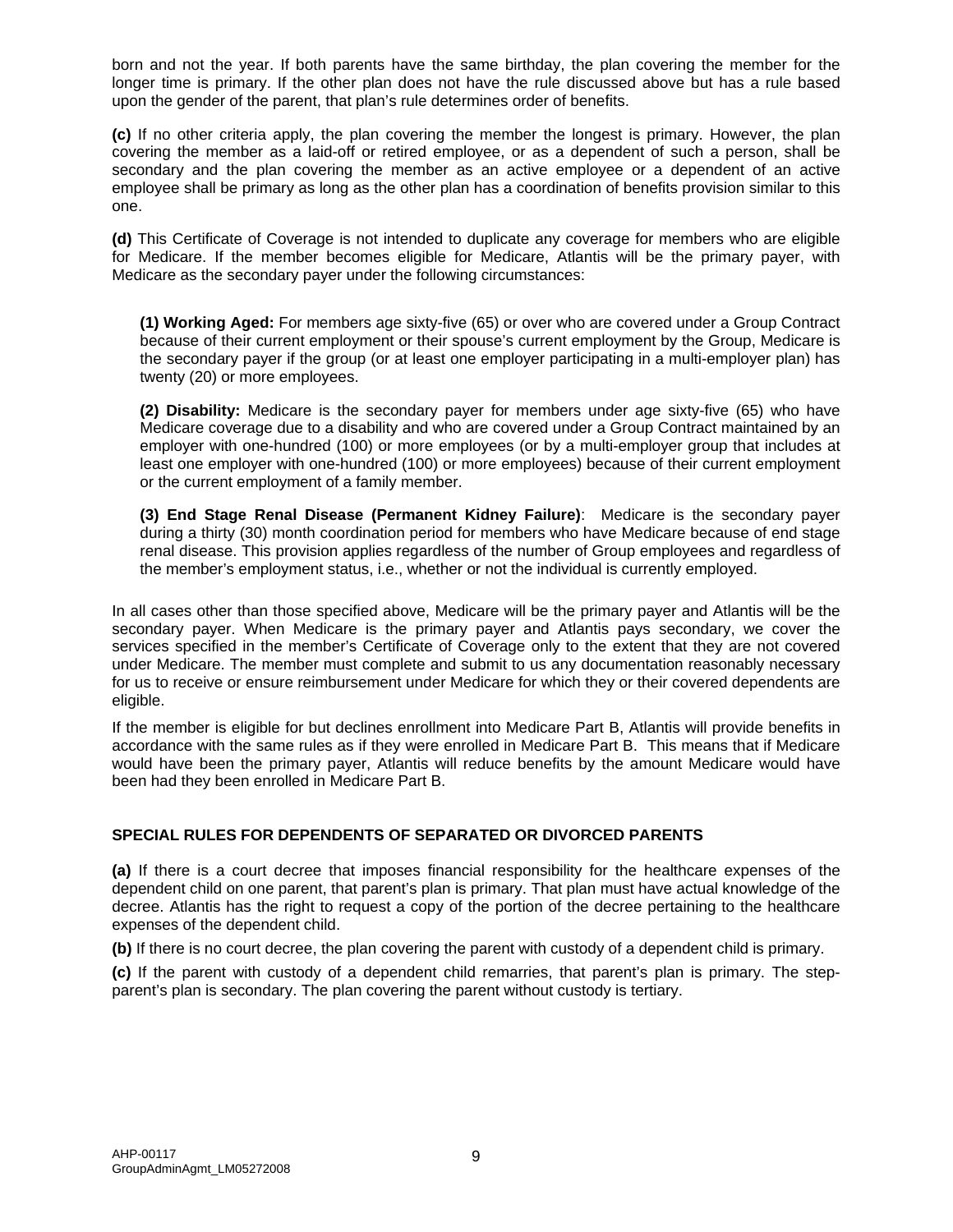All groups with 1 to 50 subscribers are "community-rated." That means rates are set on the basis of actuarial studies and the claims experience of a pool of persons covered under a similar contract in a similar geographic area. Groups of this size are not rated on age, sex, health status and/or occupation.

- All rates for community-rated contracts are approved by the New York State Insurance Department.
- Groups with over 50 subscribers will be rated based on underwriting criteria of Atlantis Health Plan.

#### **GROUP BILL**

Atlantis bills you on a monthly basis. Your group receives a *Detail Listing Bill*. This type of bill lists every member of your group as well as all membership changes that occurred during the billing period.

For questions about general billing procedures or about a specific bill you have received, call the telephone number listed on your bill.

#### **REPORTING MEMBERSHIP CHANGES**

By submitting ongoing membership updates to Atlantis your group will help ensure accurate billing and avoid interruption of member coverage. The following situations should be reported to Atlantis as soon as they occur:

- Birth of a child
- Change of dependent status
- Marriage
- Divorce
- **Death**
- Adoption
- Change of address
- Change of employment
- A member's previously lapsed coverage is reinstated.
- A member becomes eligible for Medicare

Atlantis must be notified in writing and must receive a completed *Employee Enrollment Form* (if applicable) within thirty-one (31) days if any of the preceding situations occur. Failure to notify may affect coverage.

**Member Termination -** Termination of a member must be submitted within thirty-one (31) days prior written notice. **All terminations must be submitted in writing.**

**Member Reinstatement** - Restoring coverage for a member who has rejoined your group or who was terminated in error must be submitted in writing within thirty (30) days after removal.

To report member terminations or reinstatements, notify us immediately on an *Account Adjustment Form*. Prompt notification will help ensure that we credit your group correctly. Also, any account changes (such as name changes, address change, etc.) can be done on an *Account Adjustment Form*.

For reinstatements, please contact Atlantis Health Plan directly so that we can restore a reinstated member's coverage promptly. If the changes are not shown at the time you receive your bill, please notify Atlantis Health Plan so the changes can be made on a timely basis.

Detail Billing works best when you use the *Account Adjustment Form* and *Employee Enrollment Form* to notify us of membership changes throughout the billing period.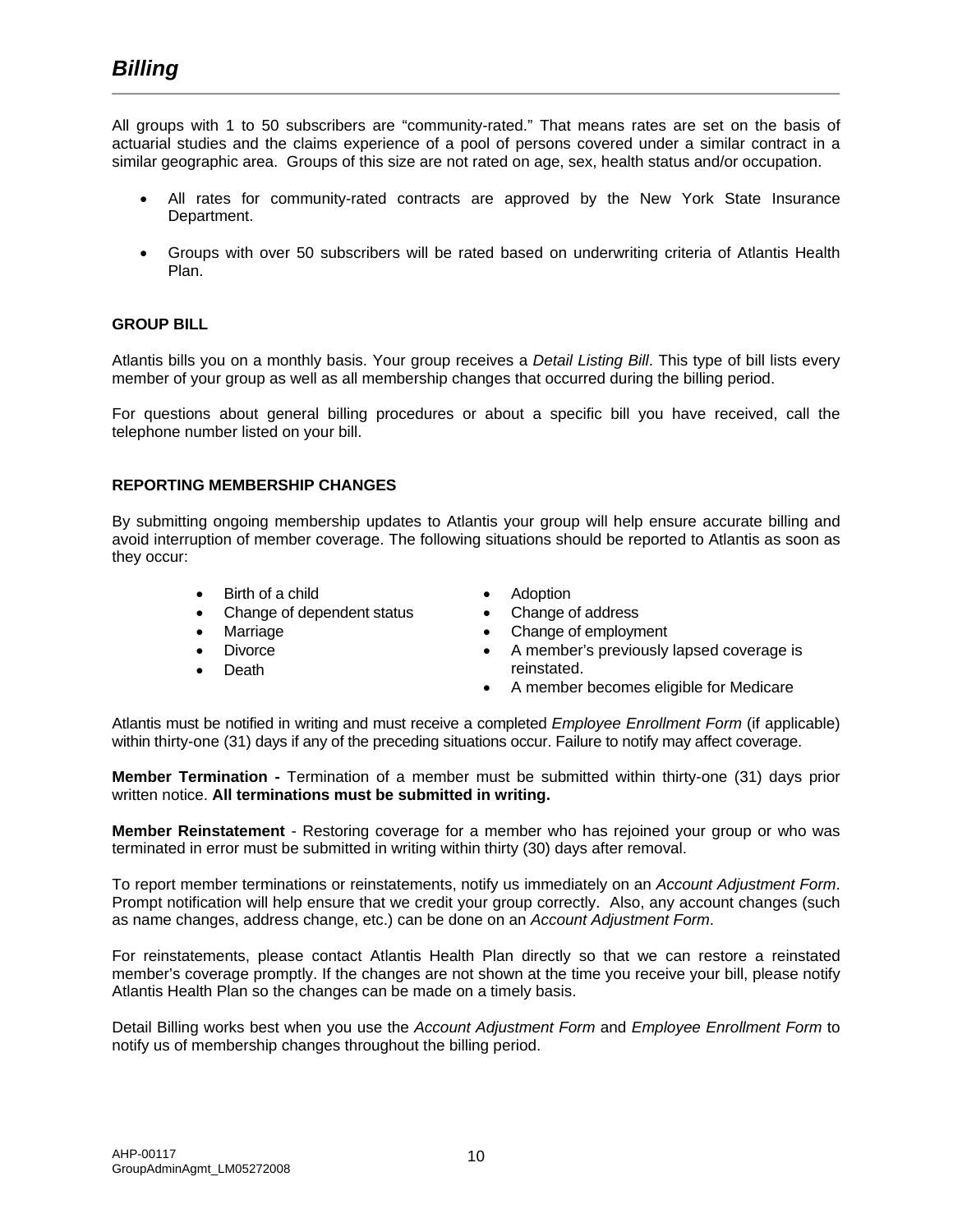**Note:** You can reinstate members only within 30 days after Atlantis processes their removal. Beyond that time the member must re-enroll. The group then submits a new *Employee Enrollment Form*, subject to all regulations and provision's for new members. Evidence of re-employment may be requested.

Submit completed *Employee Enrollment Form* and/or *Account Adjustment Form* to the Billing and Enrollment address listed in the Important Contact Information Section of this handbook. Refer to the Forms Section for sample *Account Adjustment Form* and *Employee Enrollment Form*.

One of following forms of documentation will establish the date of our receipt of your request to terminate a member:

- Date stamped on faxed *Account Adjustment Form*.
- Atlantis' mailroom date stamp.
- Your Atlantis Representative's date stamp.

#### **PAYMENT INSTRUCTIONS**

Your bill will include any new member whose *Employee Enrollment Form* has been received and processed before the bill preparation date. If you have submitted an *Employee Enrollment Form* to enroll a new member into an account and the new member is not on the bill contact us immediately by calling the number listed on your bill. Please do not adjust your bill to reflect new enrollees.

Your bill will reflect any requests for member termination that we have received and processed before the bill preparation date. If we receive your request for member termination after the bill preparation date, the member's name will still be on the bill. If you have already requested termination, the change will be reflected on your next bill. Be sure to pay the full amount on the original bill.

To ensure uninterrupted coverage, pay your bill no later than the Due Date. Atlantis will not send any subsequent reminders or bills to your group. If you fail to remit the full amount owed, as scheduled, Atlantis has the right to terminate your group coverage for unpaid premiums.

When sending payment, please observe the following procedures:

- Submit your company or organization's bank check, a certified check, or a money order.
- Make checks payable to Atlantis Health Plan.
- Write your group number on the check.

Please Note: We will not accept personal checks from an individual group member.

If you wish to pay by credit card or ACH, please complete the form on the back of the invoice or refer to the *Credit Card/ACH Form* in the Forms Section of this handbook. Credit card or ACH payments can be made on a one time only or recurring basis.

Submit payment to the Billing and Enrollment Address or Lockbox address listed in the Important Contact Information Section of this handbook or on the bill.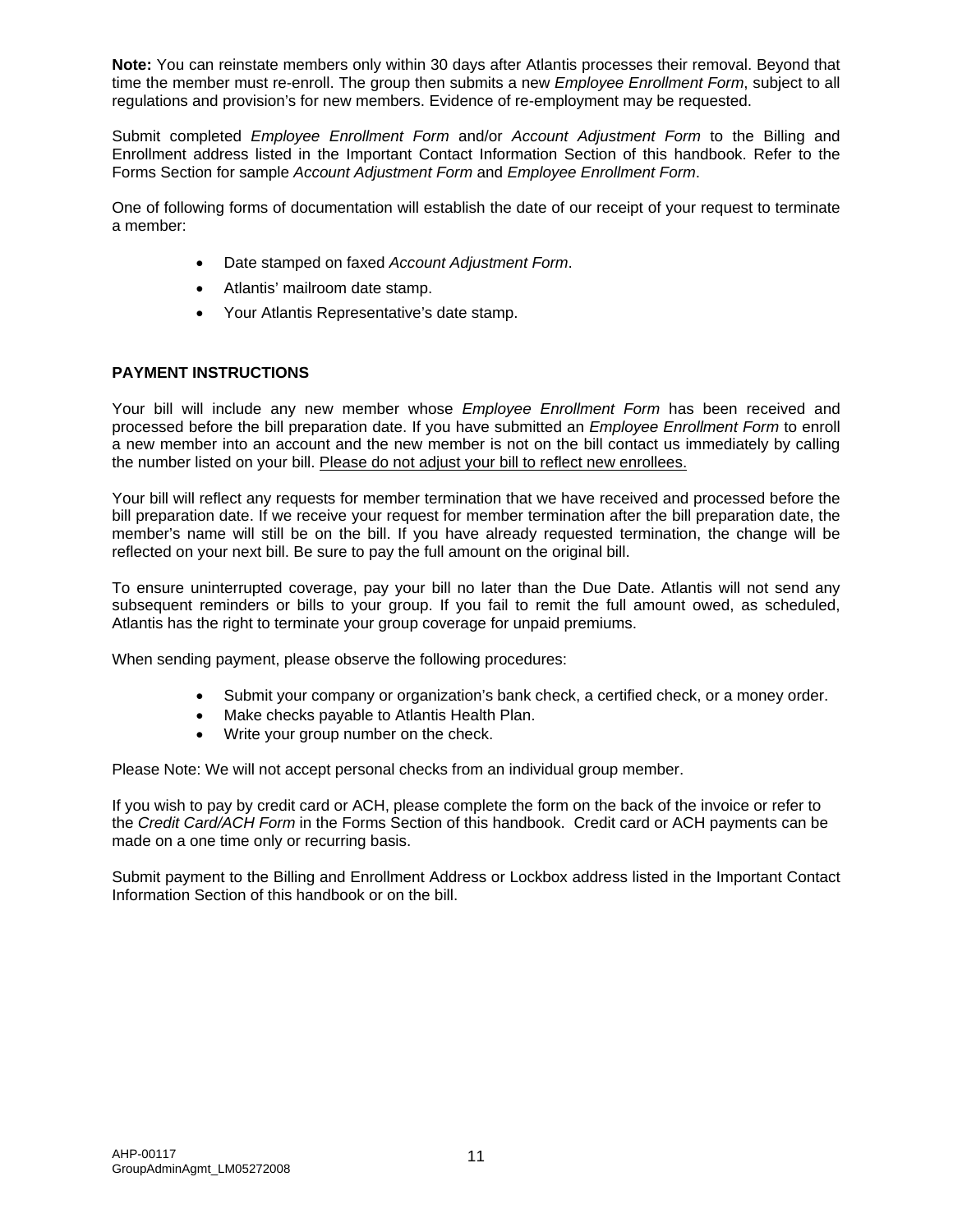If you need to order additional copies or any of the forms listed below, please call an Atlantis Representative.

- *1. Employee Enrollment Form*
- *2. Account Adjustment Form*
- *3. Credit Card/ACH Form*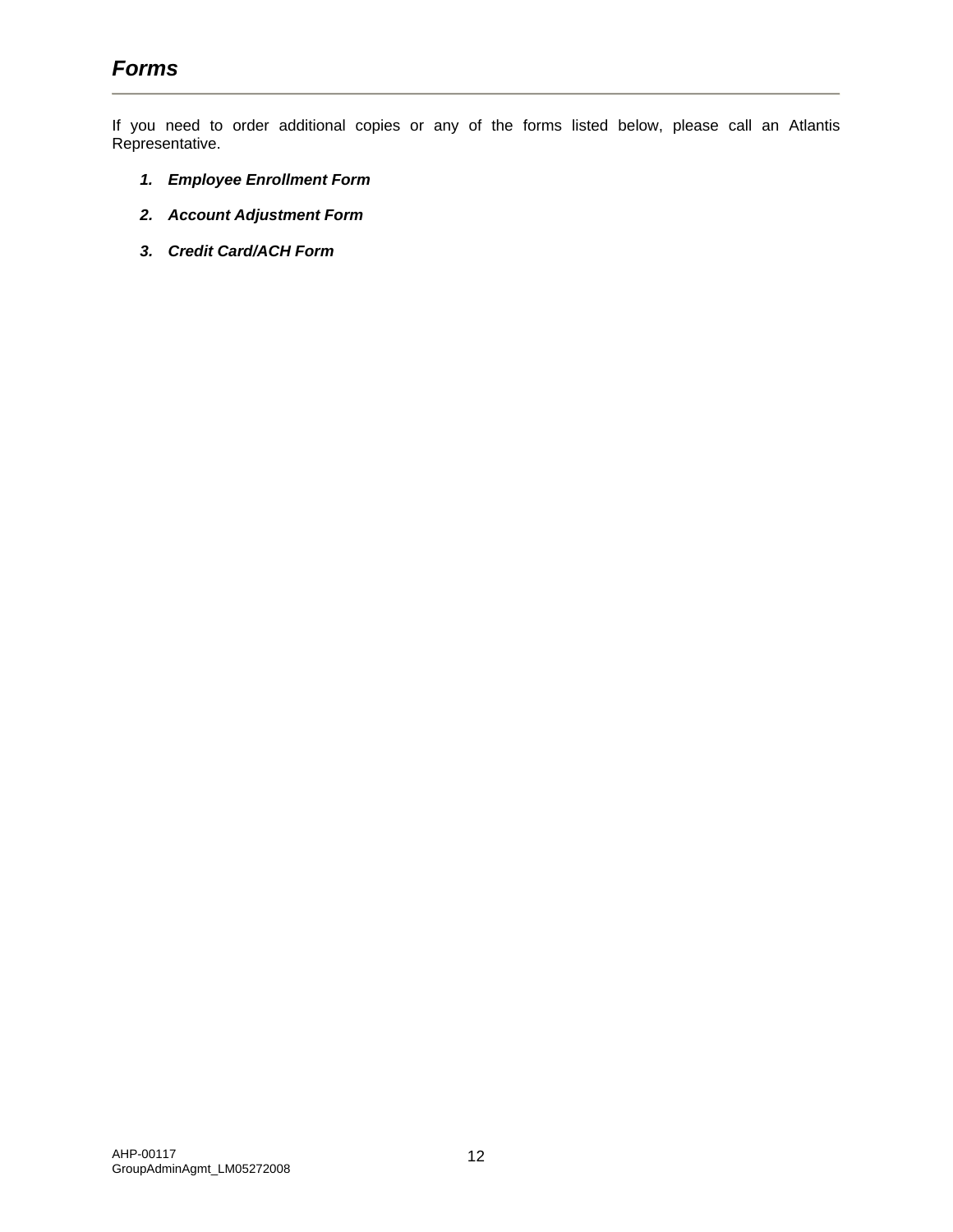

#### **EMPLOYEE ENROLLMENT FORM**

*(Please print & complete in full to avoid any delays)*

**39 Broadway, Suite 1240 New York, NY 10006 Tel: (212) 747-0877 www.atlantishp.com**

| <b>PLAN OPTION:</b>                                                                              |                  | <b>D HMO</b> | <b>POS</b><br>$\Box$             | <b>D HNY</b>            |                 |          | <b>TYPE OF COVERAGE:</b>                    | <b>D</b> SINGLE         |                                        | □ COUPLE      |               | <b>PARENT/CHILD</b>                              |             | <b>O</b> FAMILY |
|--------------------------------------------------------------------------------------------------|------------------|--------------|----------------------------------|-------------------------|-----------------|----------|---------------------------------------------|-------------------------|----------------------------------------|---------------|---------------|--------------------------------------------------|-------------|-----------------|
| <b>EMPLOYEE INFORMATION</b>                                                                      |                  |              |                                  |                         |                 |          |                                             |                         |                                        |               |               |                                                  |             |                 |
| ast Name                                                                                         |                  |              |                                  | First Name              |                 |          |                                             | MI                      |                                        | Date Of Birth |               | Sex                                              | $\square$ M | $\Box$ F        |
| Social Security Number                                                                           |                  |              |                                  |                         |                 |          | <b>Email Address</b>                        |                         |                                        |               |               |                                                  |             |                 |
| <b>Home Address</b>                                                                              |                  |              |                                  |                         |                 | Apt. No. | City                                        |                         |                                        |               | <b>State</b>  | Zip Code                                         |             |                 |
| Primary Phone Number                                                                             |                  |              |                                  | Alternate Phone         |                 |          | Primary Care Physician Name & ID            |                         |                                        |               |               | If married, date of marriage:                    |             |                 |
|                                                                                                  |                  |              |                                  |                         |                 |          |                                             |                         |                                        |               |               |                                                  |             |                 |
| Name of Employer                                                                                 |                  |              |                                  |                         |                 |          |                                             |                         | <b>Business Phone</b>                  |               |               |                                                  |             |                 |
|                                                                                                  |                  |              |                                  |                         |                 |          |                                             |                         |                                        |               |               |                                                  |             |                 |
| <b>TYPE OF ACTIVITY</b>                                                                          |                  |              | $\Box$ New Subscriber            |                         |                 |          | □ Change of Plan or Primary Care Physician  |                         |                                        | □             | Termination   |                                                  |             |                 |
| □ Add / Remove Spouse, Dependent Child                                                           |                  |              |                                  |                         | Reason: _       |          |                                             |                         |                                        |               | Date:         |                                                  |             |                 |
| <b>DEPENDENT INFORMATION</b> (Please use another enrollment form if you have more dependents)    |                  |              |                                  |                         |                 |          |                                             |                         |                                        |               |               |                                                  |             |                 |
|                                                                                                  | Add /<br>Remove  |              | Last Name, First Name, MI        |                         |                 | Sex      | Date of Birth                               | <b>Social Security</b>  |                                        |               |               | Primary Care Physician Name & ID                 |             |                 |
| <b>SUBSCRIBER</b>                                                                                | □ /<br>$\Box$    |              |                                  |                         |                 |          | $\sqrt{ }$                                  |                         |                                        |               |               |                                                  |             |                 |
| <b>SPOUSE</b>                                                                                    | $\Box$<br>$\Box$ |              |                                  |                         |                 |          | $\prime$<br>$\sqrt{ }$                      |                         |                                        |               |               |                                                  |             |                 |
| CHILD 1.                                                                                         | $\Box$<br>$\Box$ |              |                                  |                         |                 |          | $\prime$                                    |                         |                                        |               |               |                                                  |             |                 |
| CHILD <sub>2.</sub>                                                                              | $\Box$<br>$\Box$ |              |                                  |                         |                 |          |                                             |                         |                                        |               |               |                                                  |             |                 |
| CHILD 3.                                                                                         | $\Box$<br>$\Box$ |              |                                  |                         |                 |          | $\prime$                                    |                         |                                        |               |               |                                                  |             |                 |
| CHILD 4.                                                                                         | $\Box$<br>$\Box$ |              |                                  |                         |                 |          | $\prime$                                    |                         |                                        |               |               |                                                  |             |                 |
| <b>STUDENT INFORMATION</b>                                                                       |                  |              |                                  |                         |                 |          |                                             |                         |                                        |               |               |                                                  |             |                 |
| If dependent children listed are age 19 or older,<br>do they attend school on a full-time basis? |                  |              |                                  |                         |                 |          | If yes, list first name of child and school |                         | Is any dependent disabled?             |               |               | If yes, list first name of child                 |             |                 |
| □ Yes                                                                                            | $\Box$ No        |              |                                  |                         |                 |          |                                             |                         | $\blacksquare$ Yes<br>$\Box$ No        |               |               |                                                  |             |                 |
|                                                                                                  |                  |              |                                  |                         |                 |          |                                             |                         |                                        |               |               |                                                  |             |                 |
| <b>OTHER INSURANCE INFORMATION</b><br>Do you, your spouse or dependent children                  |                  |              |                                  |                         | Name of Insured |          |                                             |                         | Name of Insurance carrier & Policy No. |               |               |                                                  |             |                 |
| have other Health Insurance?                                                                     |                  |              |                                  |                         |                 |          |                                             |                         |                                        |               |               |                                                  |             |                 |
| □ Yes                                                                                            | $\Box$ No        |              |                                  |                         |                 |          |                                             |                         |                                        |               |               |                                                  |             |                 |
| Give Name of Prior Insurer and Date of Termination                                               |                  |              |                                  |                         |                 |          |                                             | Proof of Prior Coverage |                                        |               |               |                                                  |             |                 |
| <b>EMPLOYER INFORMATION</b>                                                                      |                  |              |                                  |                         |                 |          |                                             |                         |                                        |               |               |                                                  |             |                 |
| Name of Group                                                                                    |                  |              |                                  |                         |                 |          | Group Number                                |                         |                                        |               | Contract Plan |                                                  |             |                 |
| <b>Employment Hire Date</b>                                                                      |                  |              | <b>Enrollment Effective Date</b> |                         |                 |          | Date Submitted to AHP                       |                         |                                        |               |               | Approved by (employer representative signature): |             |                 |
| Is employee active at work?                                                                      |                  |              |                                  | Move coverage to COBRA: |                 |          | Qualifying event:                           |                         |                                        |               |               |                                                  |             |                 |
| $\Box$ Yes                                                                                       | $\Box$ No        |              |                                  | $\Box$ Yes              | $\Box$ No       |          |                                             |                         |                                        |               |               |                                                  |             |                 |
| Hours worked per week                                                                            |                  |              |                                  |                         |                 |          | Qualifying date:                            |                         |                                        |               |               |                                                  |             |                 |

I authorize deductions from my earnings for any required contributions. I authorize all health professionals to provide Atlantis Health Plan and its contracted professionals, information about health (including mental illness) care advice, treatment or supplies provided to me or my dependents relating to coverage for the purpose of coordinating patient care, evaluating and administering claims for benefits, and for fulfilling Atlantis Health Plan's obligations under state and federal law. I will discuss any questions concerning the plan with Atlantis Health Plan's member services. My signature below affirms eligibility for coverage, and all that information provided is full, complete and true to the best of my knowledge.

I understand that any person who knowingly with intent to defraud any insurance or other person files an application for insurance or statement of claim containing any materially false information, or conceals for the purpose of misleading, information concerning any material fact thereto, commits a fraudulent insurance act, which is a crime, and shall be subject to a civil penalty not to exceed \$5,000 and that stated value of the claim for each such violation.

In the absence of creditable coverage Pre-existing Medical Conditions may not be covered for 11 months from the initial enrollment date.

EMPLOYEE/APPLICANT SIGNATURE: **X** DATE: EMPLOYEE/APPLICANT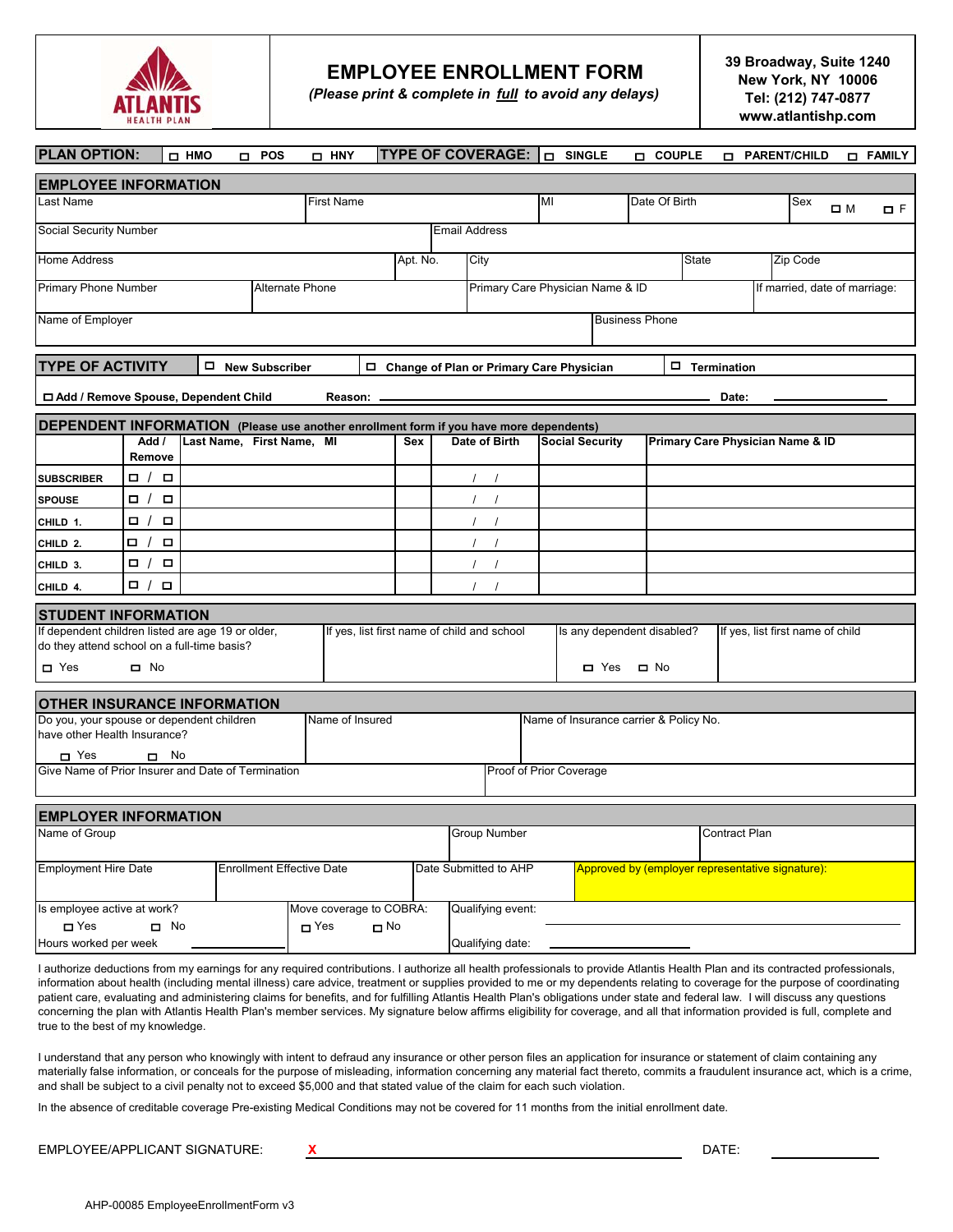

| i<br>I                                                      |  |
|-------------------------------------------------------------|--|
|                                                             |  |
| FAL AC                                                      |  |
|                                                             |  |
|                                                             |  |
|                                                             |  |
|                                                             |  |
|                                                             |  |
|                                                             |  |
|                                                             |  |
|                                                             |  |
|                                                             |  |
|                                                             |  |
|                                                             |  |
|                                                             |  |
|                                                             |  |
|                                                             |  |
|                                                             |  |
| ֧֧֧֧֧֧֧֧֪֧֧֧֚֚֚֚֚֚֚֚֚֚֚֚֚֚֚֚֚֚֚֚֚֚֚֚֚֚֚֡֝֓֝֓֝֓֝֓֝֓֝֓֡֓֝֓֝֬֝ |  |
|                                                             |  |
|                                                             |  |
|                                                             |  |
| <b>Alima Alana</b>                                          |  |
|                                                             |  |
|                                                             |  |
|                                                             |  |

| NOT USE THIS FORM. Please contact the Enrollment Department: 212-747-0877<br>Updated Information/Reason for Termination<br>Account change notifications MUST be reported prior to the 15th of each month.<br>deletion of a covered memoependepent or alterations in contact information for your account.<br><b>Account No.:</b><br>Questions? Call Member Services dept. at 1-866-747-8422.<br>Employee Full Name<br>To add a new employee/member, DO<br>Member ID Number<br>Employer Name:<br><u>pniseiM</u><br>otnl<br>Date of Birth<br>Address Change<br>Name Change |                  |  |  |  |  |  |  |
|--------------------------------------------------------------------------------------------------------------------------------------------------------------------------------------------------------------------------------------------------------------------------------------------------------------------------------------------------------------------------------------------------------------------------------------------------------------------------------------------------------------------------------------------------------------------------|------------------|--|--|--|--|--|--|
|                                                                                                                                                                                                                                                                                                                                                                                                                                                                                                                                                                          |                  |  |  |  |  |  |  |
|                                                                                                                                                                                                                                                                                                                                                                                                                                                                                                                                                                          |                  |  |  |  |  |  |  |
|                                                                                                                                                                                                                                                                                                                                                                                                                                                                                                                                                                          | <b>Ferminate</b> |  |  |  |  |  |  |

**SEND TO:** Atlantis Health Plan, 90 Matawan Road Suite 240, Matawan NJ, 07747 SEND TO: Atlantis Health Plan, 90 Matawan Road Suite 240, Matawan NJ, 07747 FAX TO: 732-393-7200 **FAX TO**: 732-393-7200

**\***

Employer Signature: \_\_\_\_\_\_\_\_\_\_\_\_\_\_\_\_\_\_\_\_\_\_\_\_\_\_\_ **\***Date: \_\_\_\_\_\_\_\_\_\_\_\_\_\_\_\_\_\_\_\_\_\_

 $\star$ Date:

**\***Required Information

\*Required Information